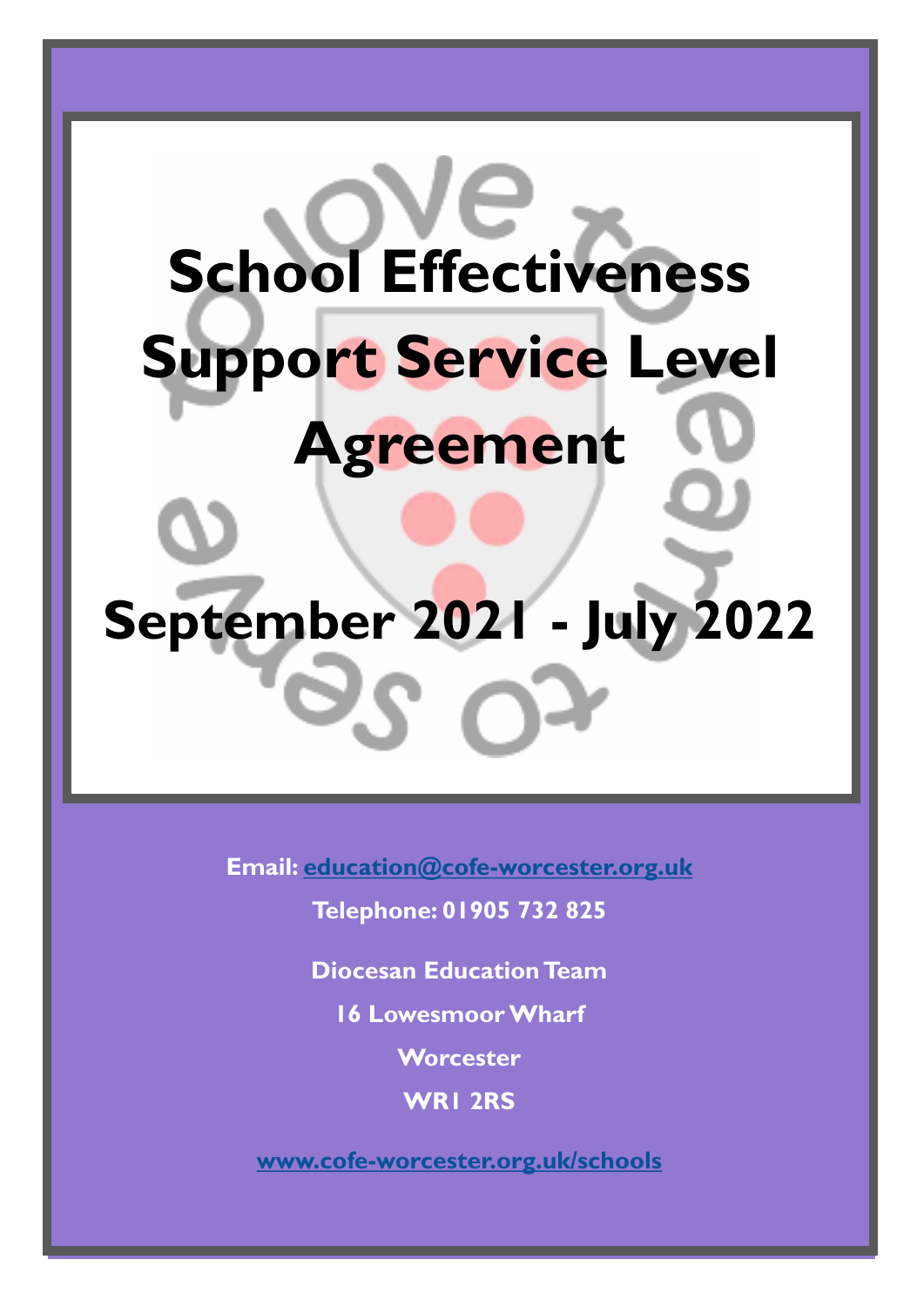## **School Effectiveness Support Service Level Agreement Contents**

| Foreword                                            |                |  |  |
|-----------------------------------------------------|----------------|--|--|
| <b>School Effectiveness Support Procedure</b>       |                |  |  |
| <b>School Effectiveness Support Service Charter</b> |                |  |  |
| Package I                                           | 6              |  |  |
| Package 2                                           | $\overline{7}$ |  |  |
| Package 3                                           | 8              |  |  |
| Package 4                                           | 9              |  |  |
| Core Service I and Core Service 2                   | $\overline{0}$ |  |  |
| Core Service 3 and Core Service 4                   |                |  |  |
| School Effectiveness Support SLA Agreement Form     |                |  |  |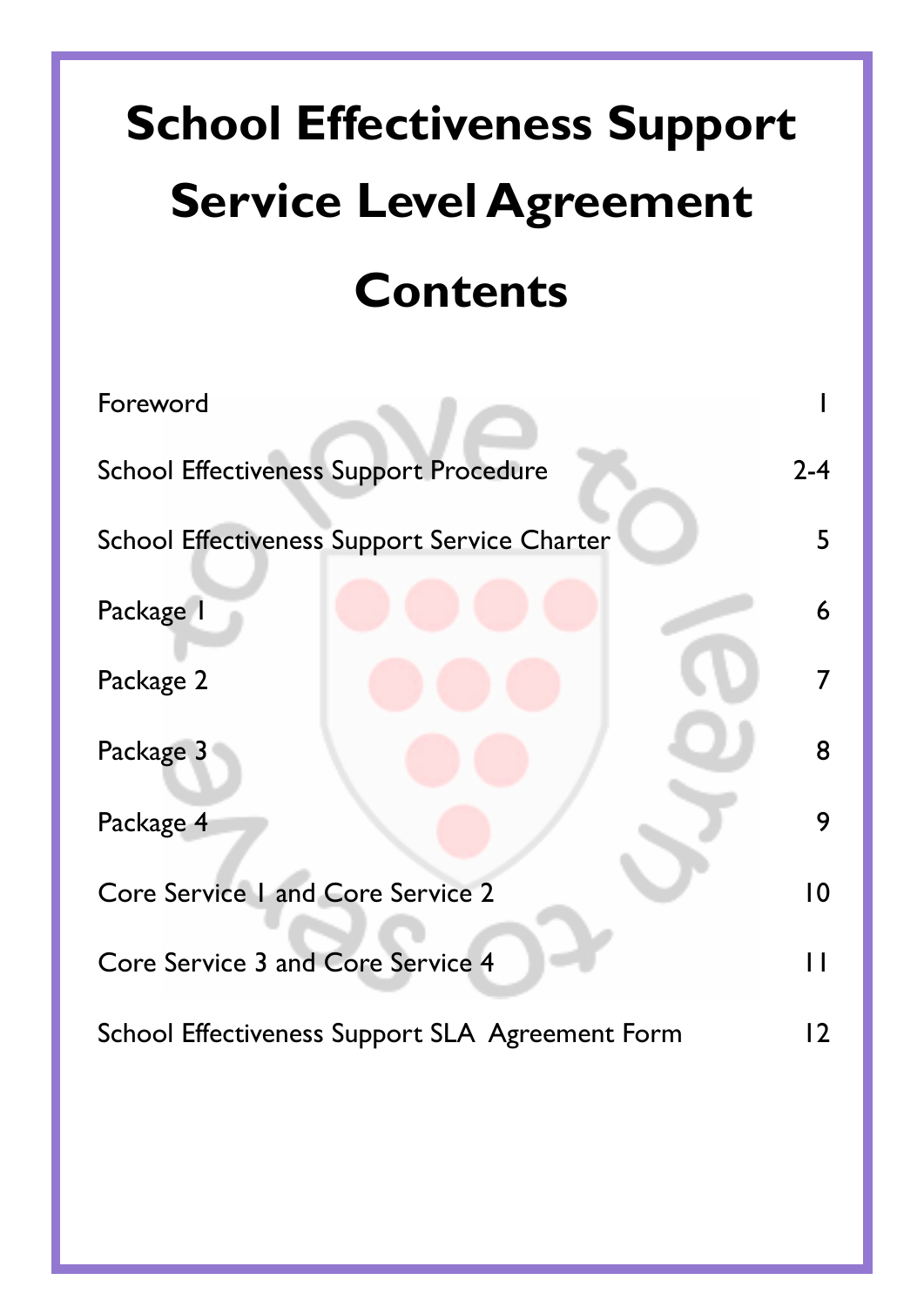## **Foreword from the Diocesan Director of Education (DDE)**

I am delighted to introduce you to our range of School Effectiveness Support services and packages. These have been designed to ensure schools receive the bespoke support they need to meet today's challenges.

Each package contains a half day review of school priorities with the headteacher and senior leaders. As an outcome of this session, we will formulate a set of specific measurable objectives as a focus for the school effectiveness work to be undertaken.

In turn, School Effectiveness Adviser(s) will be allocated to your school based on their educational expertise. This may be an individual School Effectiveness Adviser or a number of advisers, depending on the range and extent of your requirements.

We believe that working collaboratively with our Diocesan School Effectiveness Team will enable your school to benefit from:

- bespoke school effectiveness support
- support that is implemented *with you,* not to you
- continued access to experienced education professionals
- positive support whilst being held to account.

Schools can purchase their School Effectiveness Support Service Level Agreement (SLA) at any time of the school year and the time allocated will be honoured until it has been used. If a package is not suitable for your current needs, our Core Services, listed on pages 10 and 11, can be purchased.

If you have any further questions, or would like to discuss the content of packages further, please contact Laura Farmer on 01905 732825 and she will be delighted to discuss your requirements in greater detail.



**Tim Reid Diocesan Director of Education (DDE)**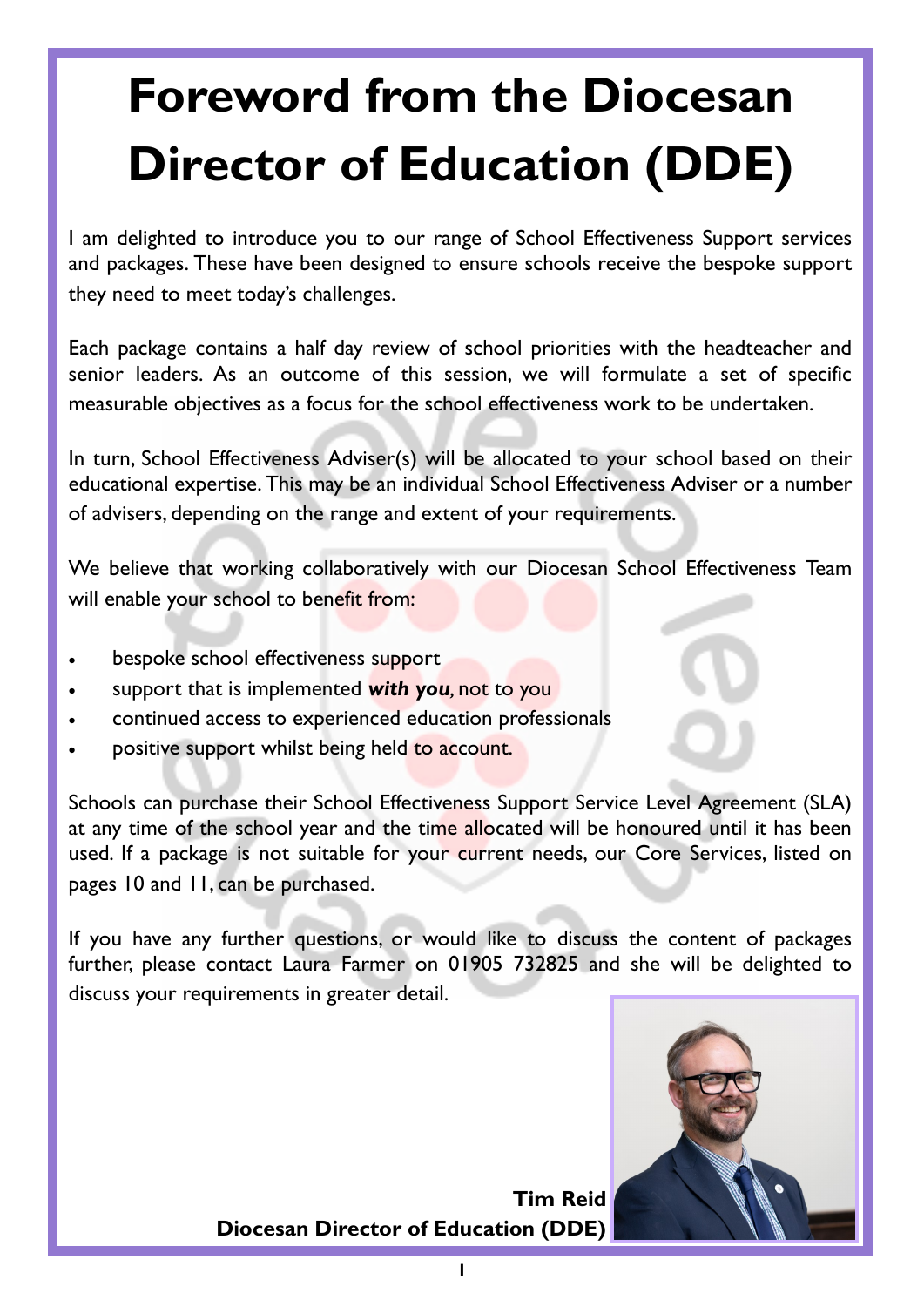## **School Effectiveness Support Procedure**

#### **School Effectiveness Structure**

The School Effectiveness Support SLA is serviced by a team of School Effectiveness Advisers from a range of backgrounds. The SLA makes use of experienced consultants within out education team: National Leaders in Education (NLE); independent education consultants; experienced church school headteachers and leaders; serving Ofsted inspectors; serving headteachers; and Specialist Leaders of Education (SLE). The team is organised by the Diocesan Director of Education.





**The eight areas of school effectiveness against which School Effectiveness Advisers are audited:** 



**2**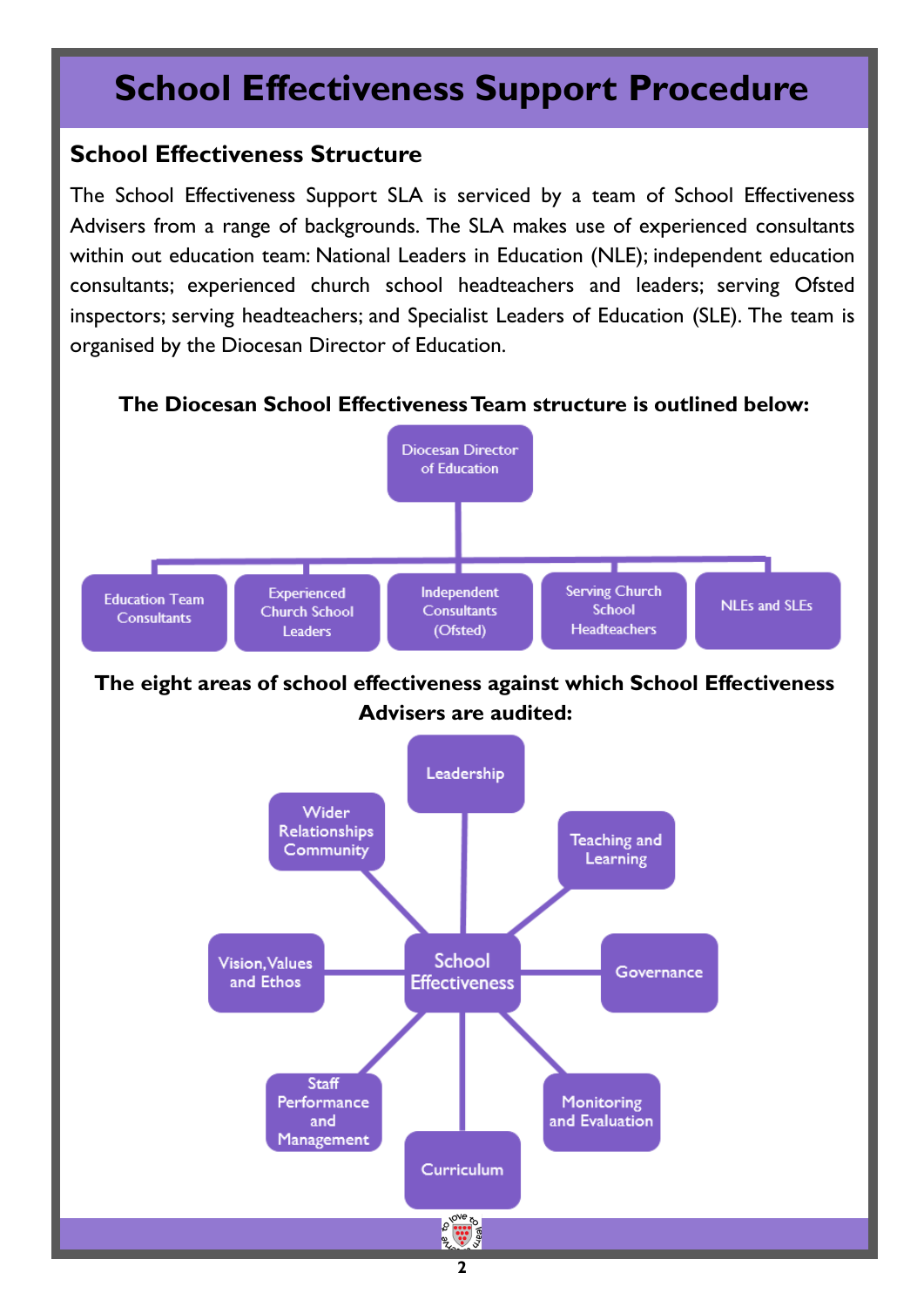## **School Effectiveness Support Procedure**

#### **Leadership**

- sharing up-to-date knowledge of the Ofsted framework
- sharing other relevant educational developments
- supporting new school leaders
- developing middle leaders and working towards distributed leadership
- strategic school development planning
- accurate and effective self-evaluation
- pupil premium strategy
- catch-up funding strategy
- policy development
- developing headteacher peer review.

#### **Teaching and Learning**

- strategies for narrowing / closing the attainment gap for groups of learners
- planning for challenge and high expectation
- planning effective sequences of learning
- using research to develop school-specific pedagogy
- strategies to develop early reading and phonics
- strategies to develop writing
- strategies to develop mathematics
- formative and summative assessment strategies
- developing measurable intervention programmes.

#### **Governance**

- developing an effective Governing Body
- governance structures and sub-committees
- holding senior leaders to account
- monitoring of school development and self-evaluation
- preparing governors for Ofsted inspection.

#### **Monitoring and Evaluation**

- developing a rigorous monitoring and evaluation schedule
- focused lesson observation and drop-ins
- work and planning scrutiny
- analysing national data (EYFS, Phonics, KS1- KS4 data, school context) using ASP and FFT Aspire
- developing internal tracking systems to measure progress and attainment
- analysing internal assessment data
- using monitoring and evaluation to develop effective practice
- long / short term pupil target setting
- standardisation and moderation of school judgements.

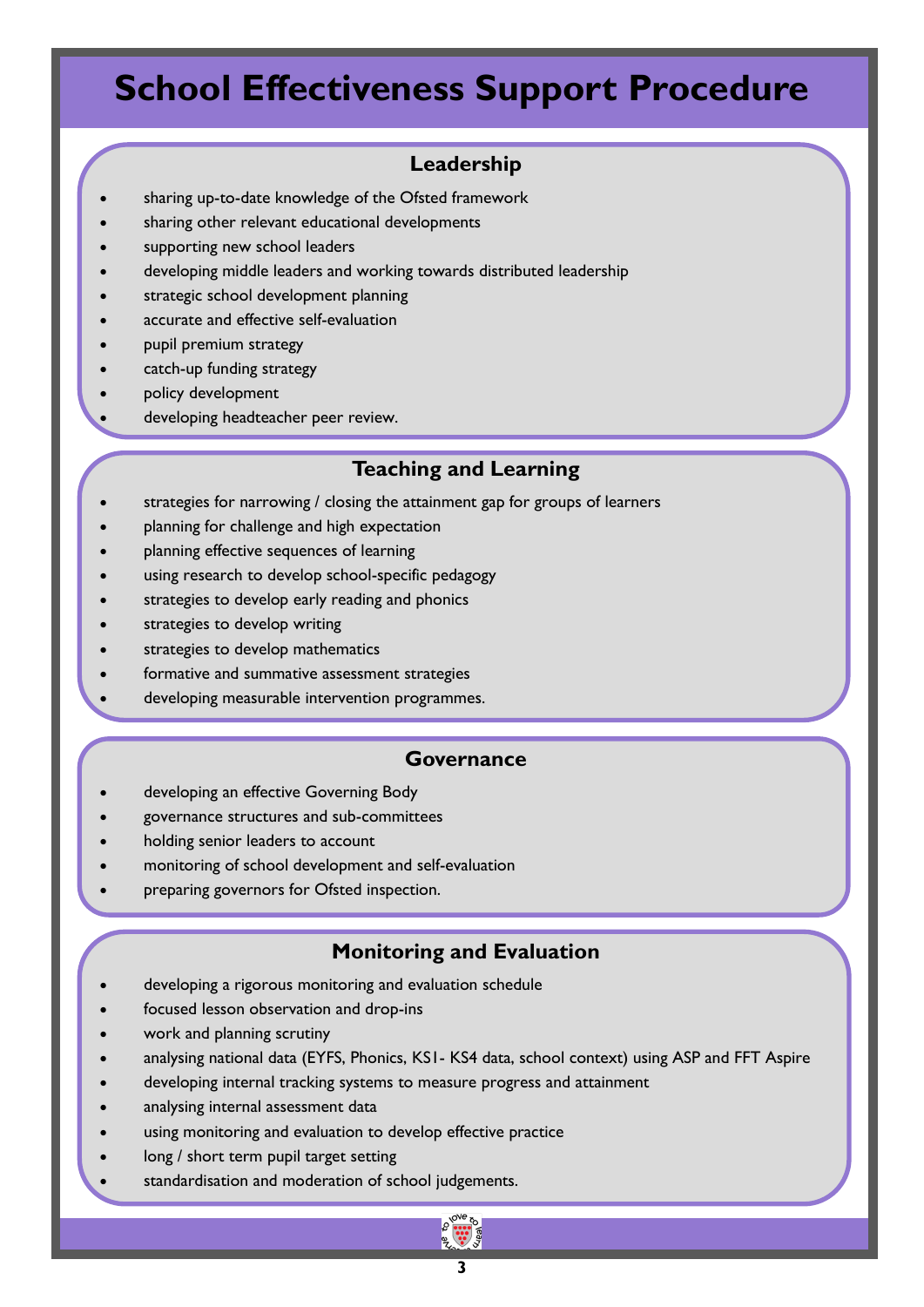## **School Effectiveness Support Procedure**

#### **Staff Performance and Management**

- headteacher performance management
- developing tiered performance management systems
- setting SMART personalised performance targets
- training / development of performance management reviewers
- providing teachers with clear and consistent feedback on the quality of education
- celebrating good practice
- lesson study / coaching strategies.

#### **Curriculum**

- strategies to develop the wider curriculum
- supporting the design of a broad and balanced curriculum
- developing subject leadership
- developing skills and knowledge progression documentation
- ensuring the curriculum is an expression of the school's vision
- developing the Early Years Foundation Stage curriculum
- KS1, KS2, KS3 and KS4 curriculum planning
- producing effective sequences of learning
- subject specific advice and support
- creating purposeful, creative learning environments.

#### **Vision and Values**

- developing a deeply Christian school vision
- discovering and embedding truly Christian values which permeate all aspects of school life.

#### **Wider Relationships - Community**

- developing home-school and blended learning approaches
- enhancing communication and relationships with parents and the community
- developing partnerships and collaborations with other schools
- support with considering federation and academisation
- ensuring the growth of a community rooted in respect and a commitment to live well together.

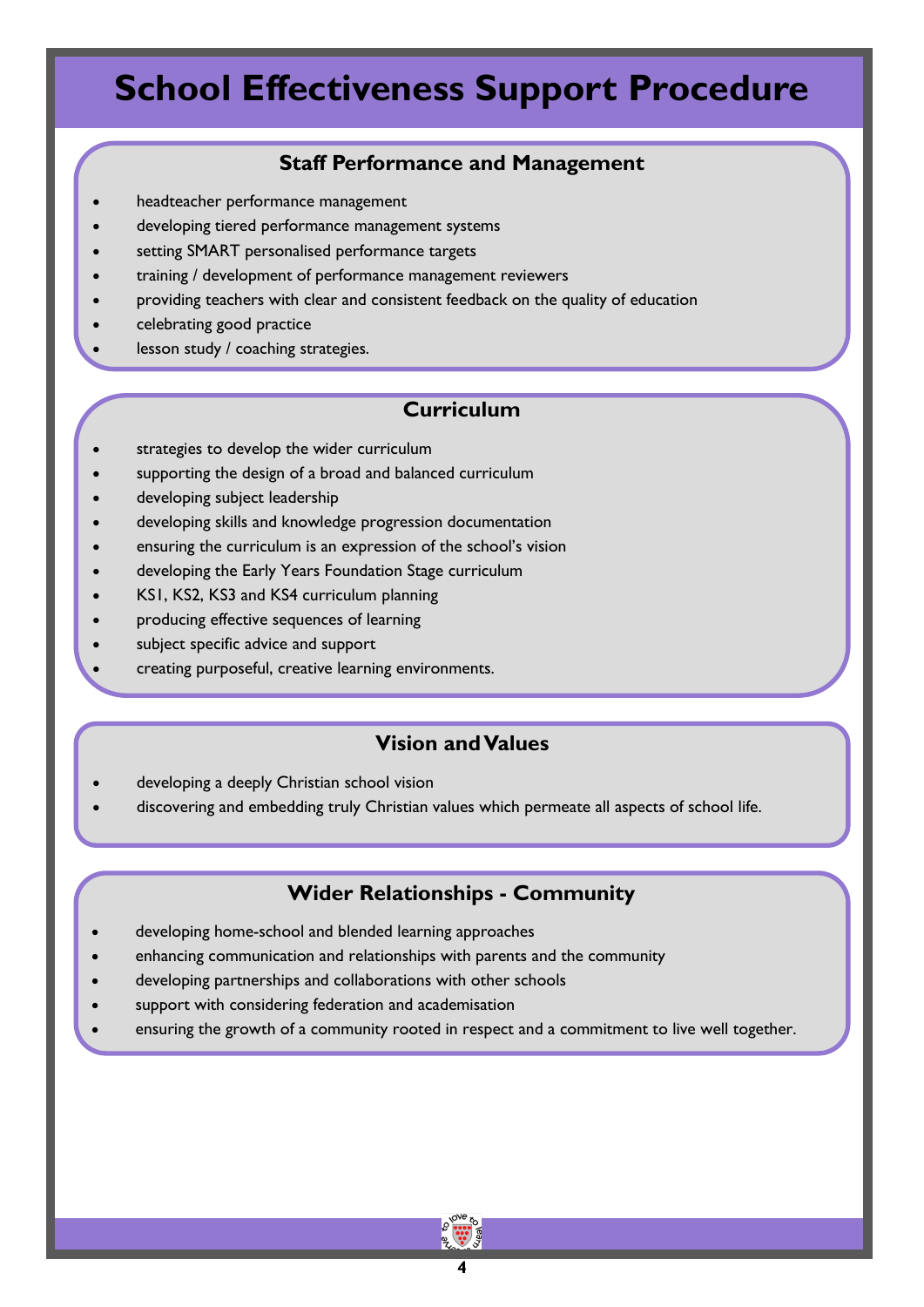## **School Effectiveness Support Service Charter**

#### **Those schools and academies subscribing to the Worcester Diocesan Education Team's School Effectiveness Support Service Level Agreement are entitled to expect members of the Diocesan Education Team to:**

- have a pastoral concern for the staff, governors and pupils of the school or academy
- provide professional and expert information, advice and assistance
- deliver the services listed, upon request, to a high professional standard
- respond promptly and courteously to requests for assistance
- act with discretion and confidentiality
- be responsive to individual schools and academies and their distinctive ethos
- act with integrity and in accordance with Christian beliefs and values
- promote at all times the Church of England foundation and Christian ethos of the school or academy
- deal promptly and courteously with any complaints regarding the level of service provided.

#### **In return, schools and academies subscribing to the agreement are expected to:**

- keep the Diocesan Education Team informed of the current situation in relation to the service required and developments at the school or academy
- provide copies of the most recent school self-evaluation, school development plan and annual performance review
- be available, given adequate notice, for meetings and / or visits to ensure progress is maintained
- give adequate and appropriate notice when requesting visits, meetings, training, etc.
- pay invoices promptly
- provide qualitative feedback on the usefulness of the services received and constructive suggestions for improvement.

#### **Complaints**

Any complaints should, in the first instance, be addressed to the [Diocesan Director of](mailto:treid@cofe-worcester.org.uk)  [Education](mailto:treid@cofe-worcester.org.uk) (DDE). The DDE will arrange for another officer to investigate and respond. If the matter is not resolved at this stage, the issue will be referred to the Diocesan Board of Education.

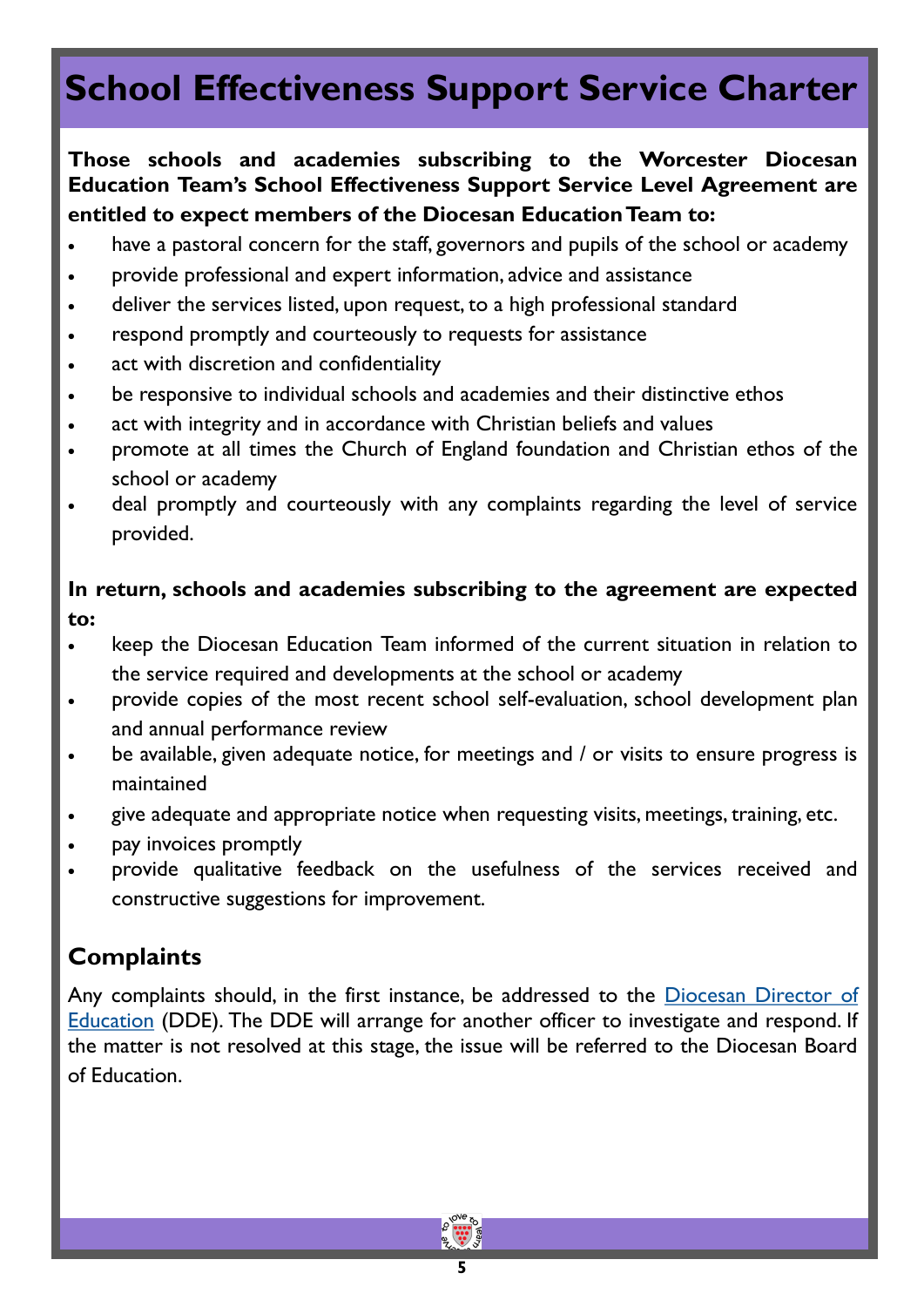## **Package 1: £3,100**

Headteacher Performance Appraisal Half Day Review of School Priorities 6 Days of School Effectiveness Support

#### **Headteacher Performance Appraisal**

It is the responsibility of the Governing Body of a school to appoint an external adviser to support and advise on the headteacher appraisal process. As part of this enhanced package we can provide this service, allocating one of our School Effectiveness Advisers who is equipped with the skills, experience and objectivity to fulfil the role.

The School Effectiveness Adviser will:

- spend a half day in school with the headteacher and governors to support the review of current targets
- assist in the setting of specific, measurable and achievable targets
- facilitate and run a mid-cycle review to ascertain progress towards meeting the targets set with the headteacher and governors over the course of a half day in school. This may include possible re-negotiation of measurable outcomes where appropriate.

*It should be noted that the School Effectiveness Adviser is not responsible for determining whether the headteacher should be awarded a pay increment. This is the role of the governor appraisal panel. However, governors are permitted to ask for advice and should consider this carefully before making a decision.* 

#### **Half Day Review of School Priorities**

In this session, alongside school leaders, the School Effectiveness Adviser will help to identify school priorities and areas that may require further support. This may be underpinned by the school's current assessment information, school development plan and self-evaluation. A set of specific measurable objectives will then be written collaboratively to reflect the identified areas of need and to focus the school effectiveness work to be undertaken.

#### **6 Days of School Effectiveness Support**

The school effectiveness objectives are used to create an action plan for the 6 days of in-school support. Once agreed with the headteacher, a School Effectiveness Adviser(s) carries out the subsequent work in school. Identification of the appropriate Adviser(s) is agreed between the headteacher and the DDE or allocated School Effectiveness Adviser before the package begins.

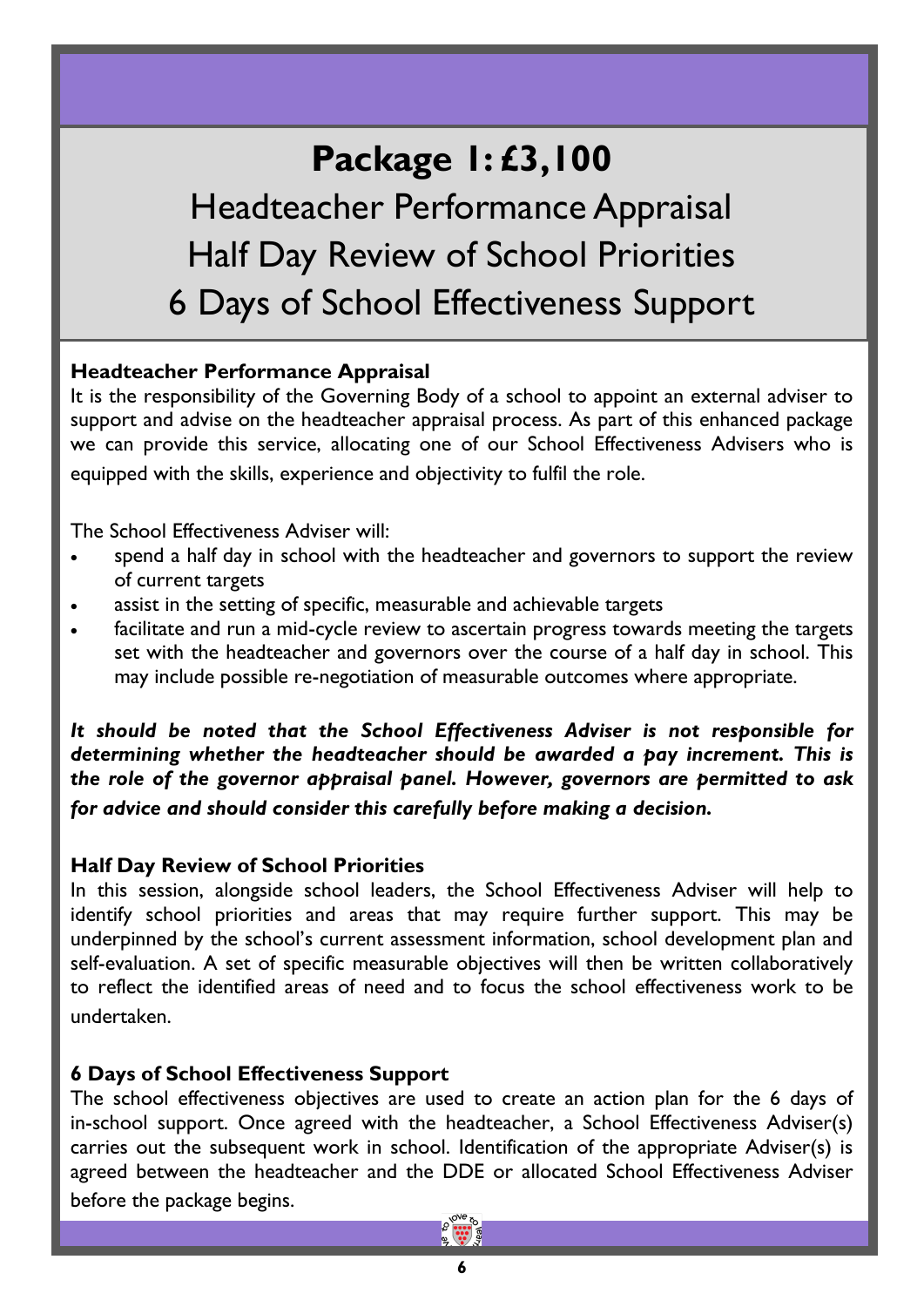## **Package 2: £2,700** Half Day Review of School Priorities 6 Days of School Effectiveness Support

#### **Half Day Review of School Priorities**

In this session, alongside school leaders, the School Effectiveness Adviser will help to identify school priorities and areas that may require further support. This may be underpinned by the school's current assessment information, school development plan and self-evaluation. A set of specific measurable objectives will then be written collaboratively to reflect the identified areas of need and to focus the school effectiveness work to be undertaken.

#### **6 Days of School Effectiveness Support**

The school effectiveness objectives are used to create an action plan for the 6 days of in-school support. Once agreed with the headteacher, a School Effectiveness Adviser(s) carries out the subsequent work in school. Identification of the appropriate Adviser(s) is agreed between the headteacher and the DDE or allocated School Effectiveness Adviser before the package begins.



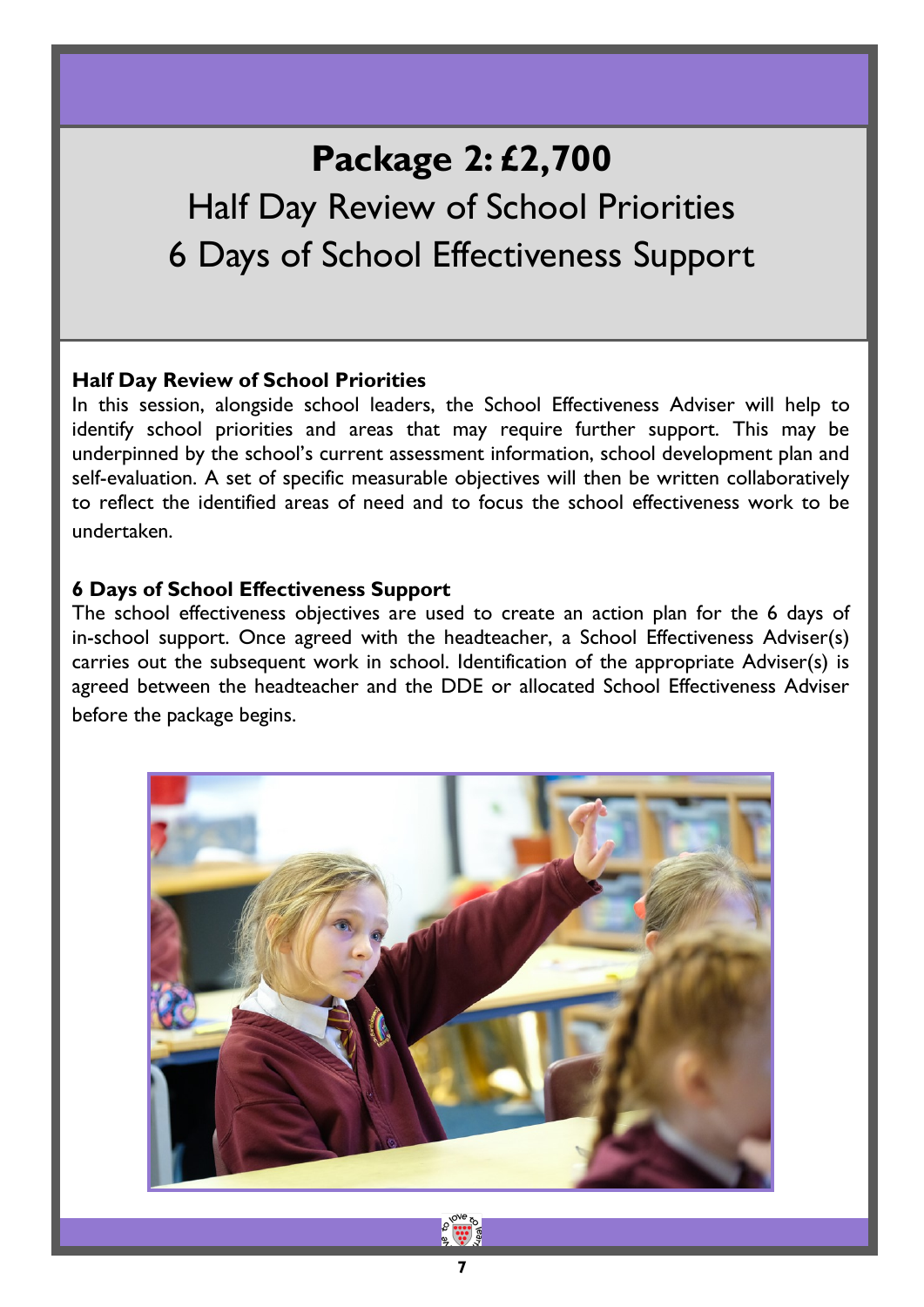## **Package 3: £1,900**

Headteacher Performance Appraisal Half Day Review of School Priorities 3 Days of School Effectiveness Support

#### **Headteacher Performance Appraisal**

It is the responsibility of the Governing Body of a school to appoint an external adviser to support and advise on the headteacher appraisal process. As part of this enhanced package we can provide this service, allocating one of our School Effectiveness Advisers who is equipped with the skills, experience and objectivity to fulfil the role.

The School Effectiveness Adviser will:

- spend a half day in school with the headteacher and governors to support the review of current targets
- assist in the setting of specific, measurable and achievable targets
- facilitate and run a mid-cycle review to ascertain progress towards meeting the targets set with the headteacher and governors, over the course of a half day in school. This may include possible re-negotiation of measurable outcomes where appropriate.

*It should be noted that the School Effectiveness Adviser is not responsible for determining whether the headteacher should be awarded a pay increment. This is the role of the governor appraisal panel. However, governors are permitted to ask for advice and should consider this carefully before making a decision.* 

#### **Half Day Review of School Priorities**

In this session, alongside school leaders, the School Effectiveness Adviser will help to identify school priorities and areas that may require further support. This may be underpinned by the school's current assessment information, school development plan and self-evaluation. A set of specific measurable objectives will then be written collaboratively to reflect the identified areas of need and to focus the school effectiveness work to be undertaken.

#### **3 Days of School Effectiveness Support**

The school effectiveness objectives are used to create an action plan for the 3 days of in-school support. Once agreed with the headteacher, a School Effectiveness Adviser(s) carries out the subsequent work in school. Identification of the appropriate Adviser(s) is agreed between the headteacher and the DDE or allocated School Effectiveness Adviser before the package begins.

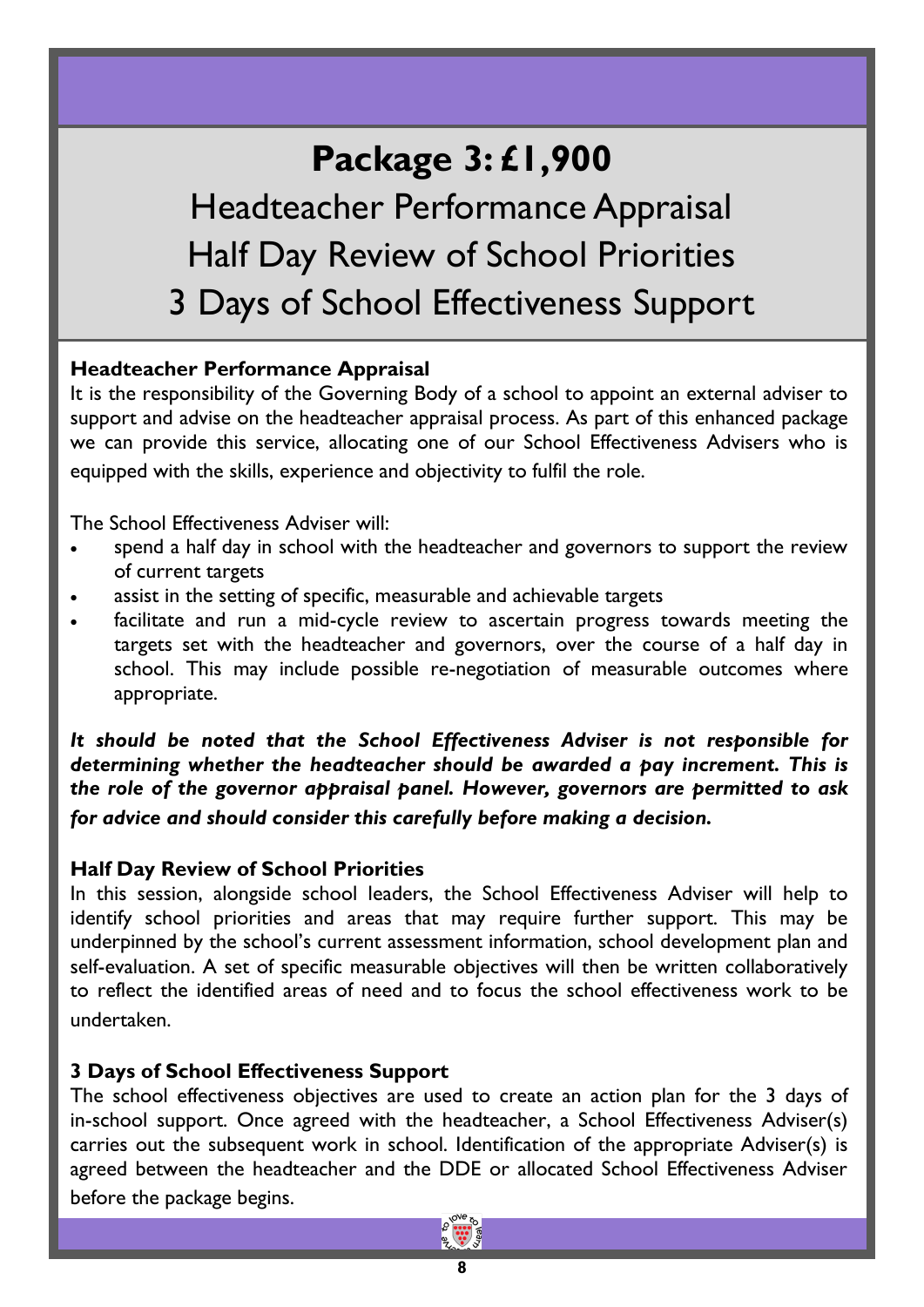## **Package 4: £1,500** Half Day Review of School Priorities 3 Days of School Effectiveness Support

#### **Half Day Review of School Priorities**

In this session, alongside school leaders, the School Effectiveness Adviser will help to identify school priorities and areas that may require further support. This may be underpinned by the school's current assessment information, school development plan and self-evaluation. A set of specific measurable objectives will then be written collaboratively to reflect the identified areas of need and to focus the school effectiveness work to be undertaken.

#### **3 Days of School Effectiveness Support**

The school effectiveness objectives are used to create an action plan for the three days of in-school support. Once agreed with the headteacher, a School Effectiveness Adviser(s) carries out the subsequent work in school. Identification of the appropriate Adviser(s) is agreed between the headteacher and the DDE or allocated School Effectiveness Adviser before the package begins.



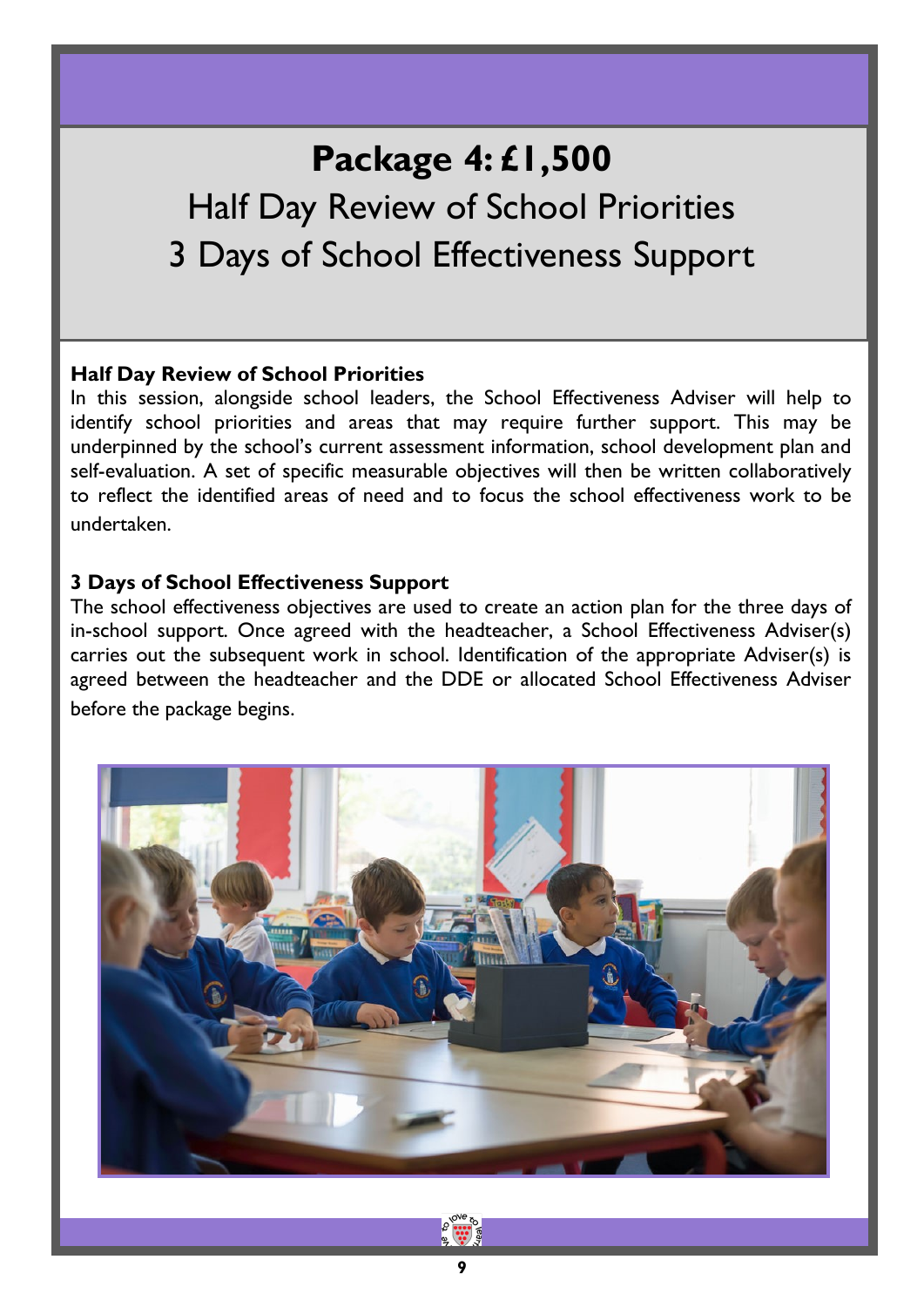## **Core Service 1: £400**

### Headteacher Performance Appraisal

It is the responsibility of the Governing Body of a school to appoint an external adviser to support and advise on the headteacher appraisal process. We can provide this service, allocating one of our School Effectiveness Advisers who is equipped with the skills, experience and objectivity to fulfil the role.

The School Effectiveness Adviser will:

- spend a half day in school with the headteacher and governors to support the review of current targets
- assist in the setting of specific, measurable and achievable targets
- facilitate and run a mid-cycle review to ascertain progress towards meeting the targets set with the headteacher and governors, over the course of a half day in school. This may include possible re-negotiation of measurable outcomes where appropriate.

*It should be noted that the School Effectiveness Adviser is not responsible for determining whether the headteacher should be awarded a pay increment. This is the role of the governor appraisal panel. However, governors are permitted to ask for advice and should consider this carefully before making a decision.* 

## **Core Service 2: £450** Whole Day School Review

One of our experienced School Effectiveness Advisers can help you to prepare for your next inspection by carrying out a whole school review. The day can cover all aspects of the framework or you may prefer to personalise the service by identifying particular areas that can be a focus for your review.

Our whole school reviews can include:

- analysis of your self-evaluation, school development plan and data
- discussing systems and processes with school senior leaders, managers and governors
- observation of teaching and learning (this can be with school staff to moderate judgements)
- scrutiny of children's work
- specific subject reviews.

We will provide you with verbal feedback and headline information including any identified areas for development.

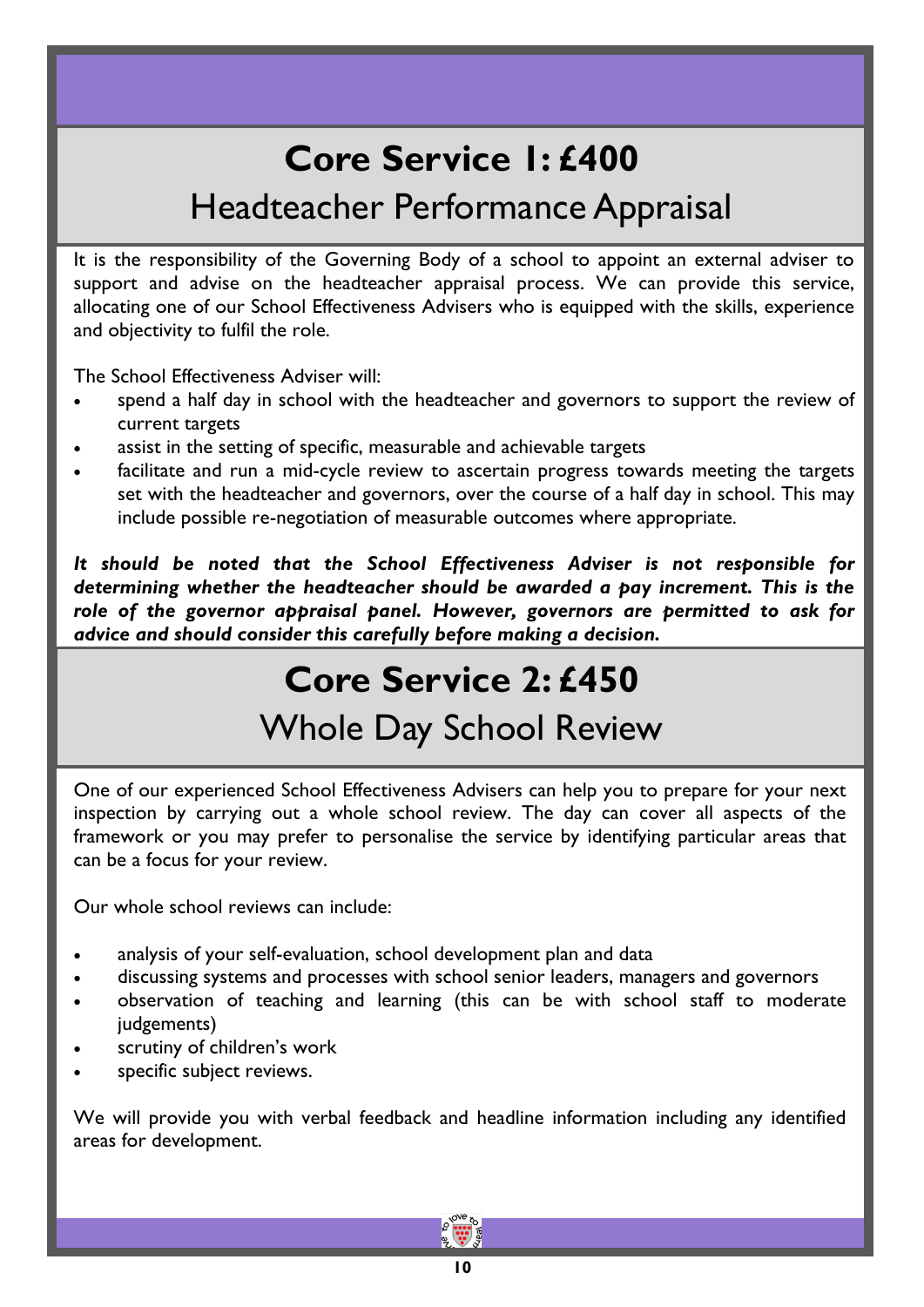## **Core Service 3: £450** Full Day of School Effectiveness Support

This service is a full day of bespoke school effectiveness support individually tailored for your school.

Schools can select from either one of the eight areas of school effectiveness highlighted in the Service Level Agreement, or from a specific school development focus. Once the focus has been identified, a School Effectiveness Adviser with appropriate experience and expertise will be assigned to work with your school.

The focused support may take place over one full day or two half days dependent upon the school's needs.

## **Core Service 4: £275** Half Day of School Effectiveness Support

This service is a half day of bespoke school effectiveness support individually tailored for your school.

Schools can select from either one of the eight areas of school effectiveness highlighted in the Service Level Agreement or from a specific school development focus. Once the focus has been identified, a School Effectiveness Adviser with appropriate experience and expertise will be assigned to work with your school.